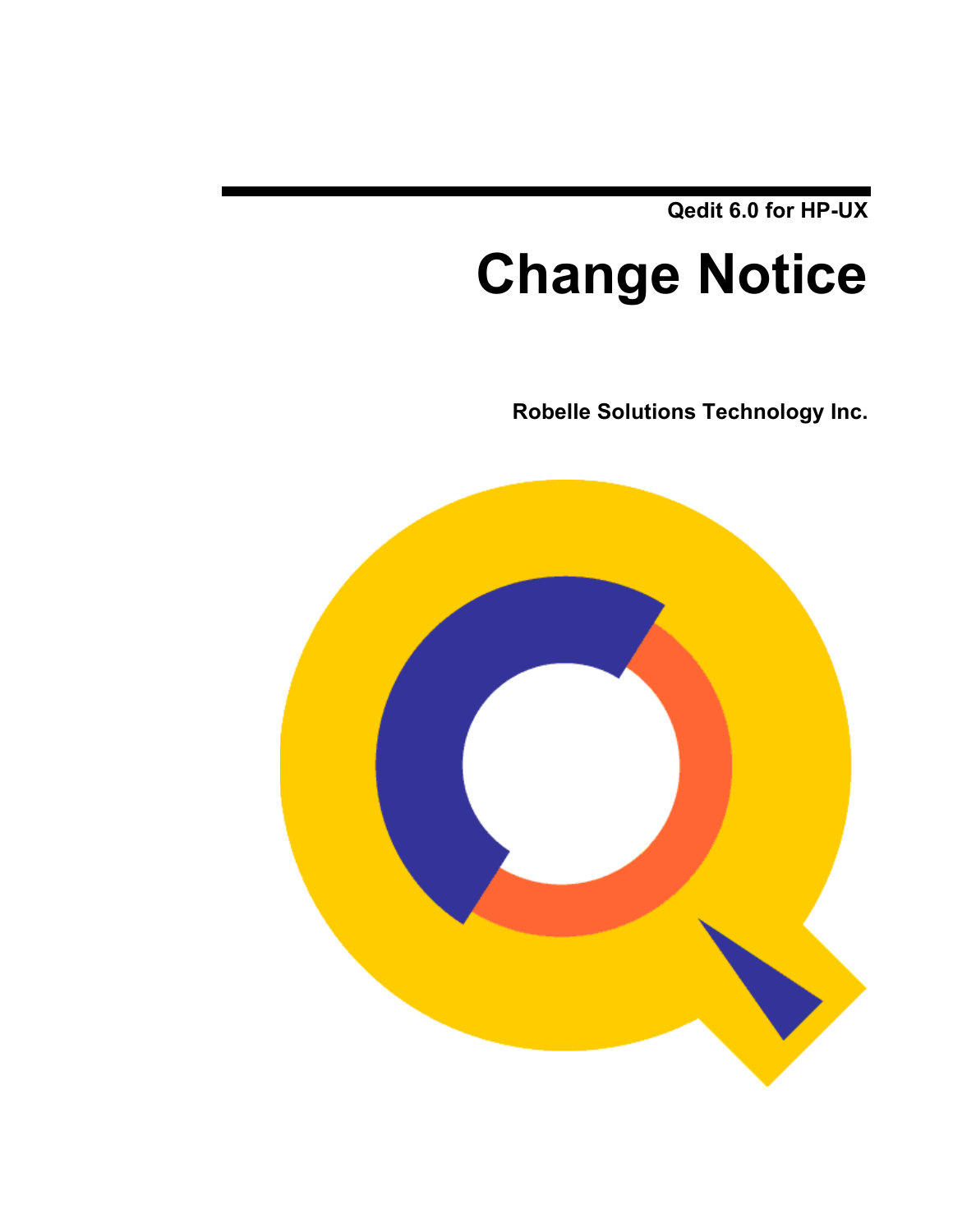Program and manual copyright © 1977-2015 Robelle Solutions Technology Inc.

Permission is granted to reprint this document (but not for profit), provided that copyright notice is given.

Updated Tuesday, June 02, 2015

Qedit and Suprtool are trademarks of Robelle Solutions Technology Inc. Windows is a trademark of Microsoft Corporation. Other product and company names mentioned herein may be the trademarks of their respective owners.



Robelle Solutions Technology Inc. 7360 – 137 Street, Suite 372 Surrey, B.C. Canada V3W 1A3 Phone: 604.501.2001 Fax: 604.501.2003 E-mail: sales@robelle.com E-mail: support@robelle.com Web: www.robelle.com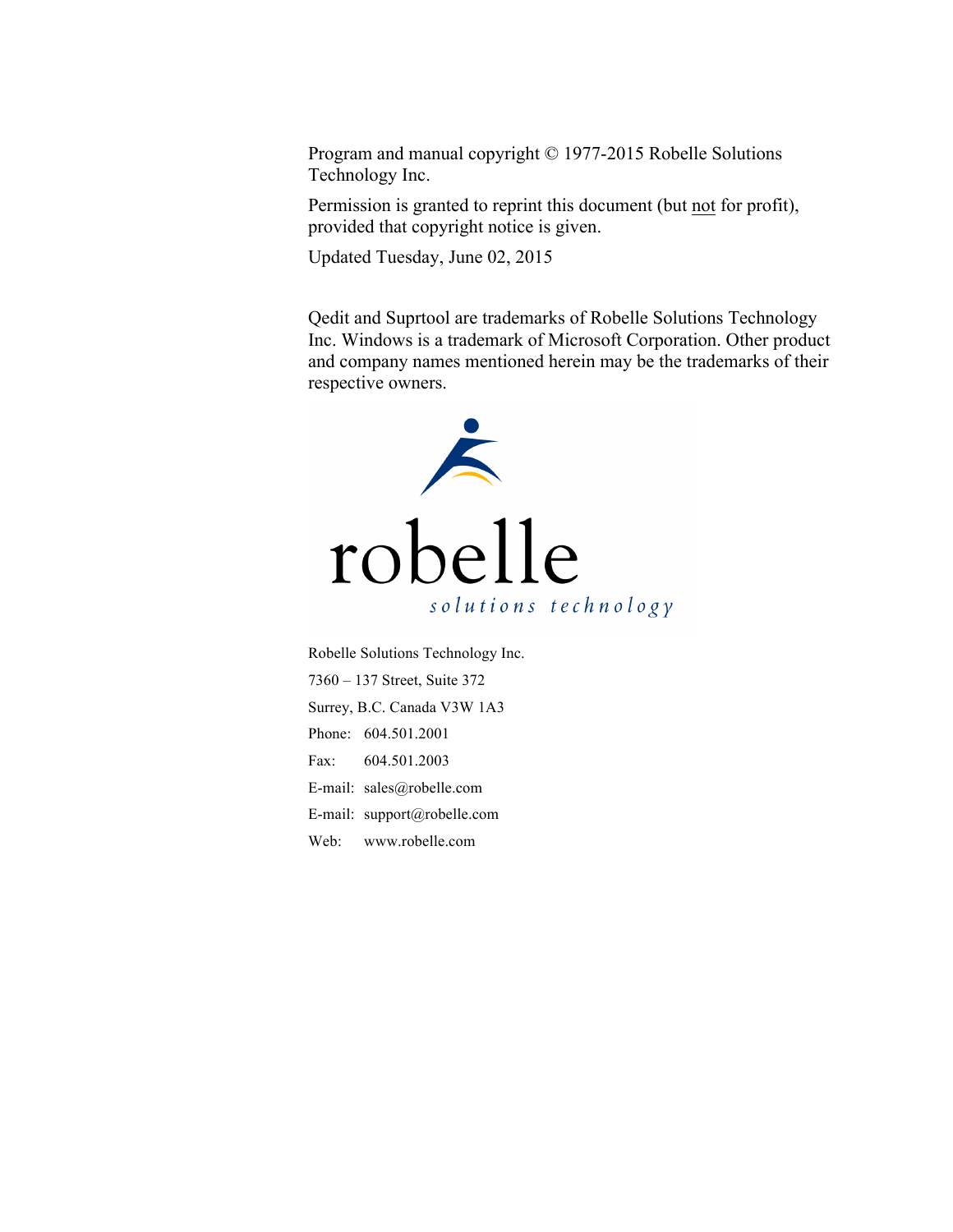# **Contents**

#### **Introducing Qedit/UX 6.0**

#### **Installation**

#### $5\phantom{a}$

 $\overline{9}$ 

 $\mathbf 1$ 

#### **Enhancements Since Version 5.6**

| <b>Qedit for Windows</b> |    |
|--------------------------|----|
|                          |    |
|                          |    |
| $HP-UX 10.20/11.0$       |    |
|                          |    |
| <b>Bugs Fixed</b>        | 15 |

|--|--|--|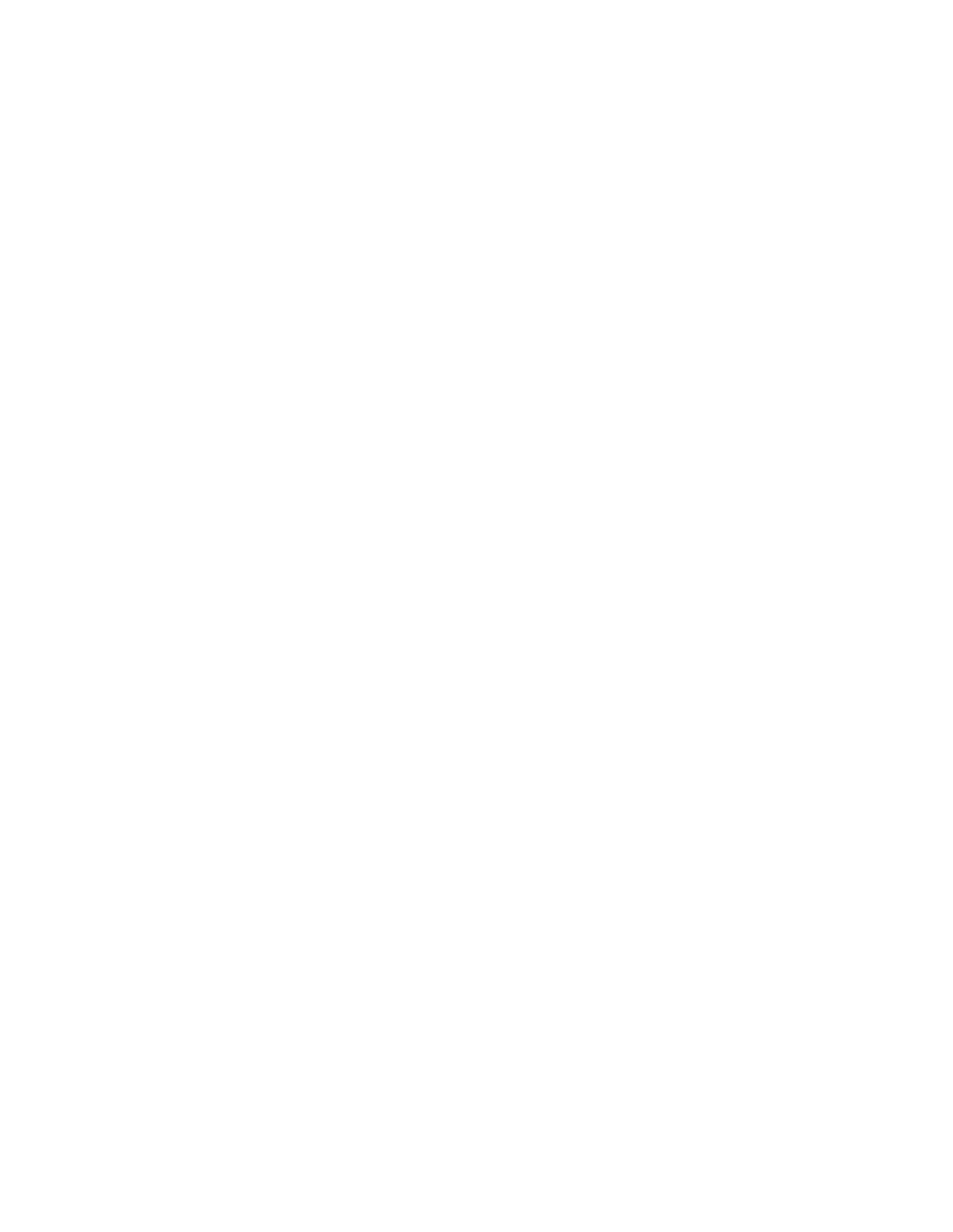# **Introducing Qedit/UX 6.0**

# **Introduction**

Qedit is our fast and efficient full-screen editor and development home base for HP-UX systems, both workstations and minicomputers. One of our objectives for Qedit is to give PowerHouse and COBOL developers all the necessary capabilities to perform their work from a single program.

We are constantly enhancing Qedit with new features and fixes requested by users. Not only does this change notice include a description of Qedit's enhancements, it includes detailed installation steps and a list of other changes for host-based Qedit. This change notice also includes a description of the server portion of Qedit for Windows.

Host-based Qedit is also available for MPE, with virtually identical features. If you would like more information, please contact Robelle Solutions Technology Inc.

# **Qedit for Windows**

Our newest editor, Qedit for Windows, now gives you the familiar Windows interface for editing both MPE/iX and HP-UX files, all from a single program. Qedit for Windows is the next generation of our popular editor, which consists of a Windows editing client and either an MPE/iX or HP-UX editing server that work together to edit host files. Since its release, we have focused our development efforts on Qedit for Windows, adding more functionality and continuing to expand its capabilities. If you would like to upgrade to Qedit for Windows, please contact Robelle Solutions Technology Inc.

# **Highlights In Version 6.0**

The Find command could potentially abort when printing the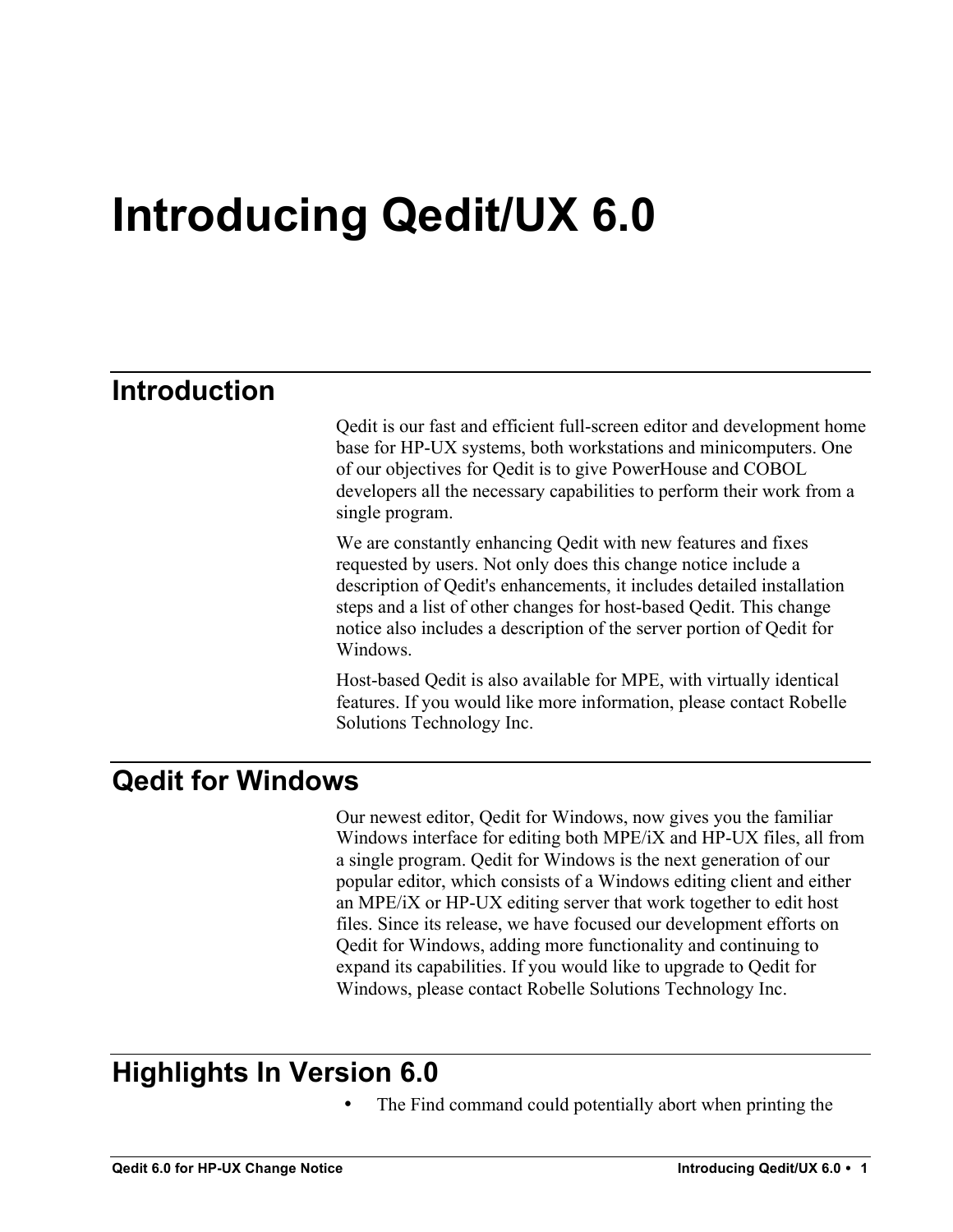caret indicating where a string was located, if the record size and display size were greater than 132 bytes and the string found was beyond 132 bytes.

• Qedit on HP-UX now has the command set compatvarsub on which does not replace \$-variables that are not defined with spaces. It simply passes the \$token, thru to the Qedit command interpreter if the variable is not defined.

# **Highlights In Version 5.9**

- Qedit now recognizes files with the extension of .COB and .cob as Cobol files on HP-UX.
- Qedit now support long user names on HP-UX 11.31, implemented by lugadmin.
- Qedit now supports the HP-UX Long Password feature on HP-UX 11.31. Error messages have been improved for login issues.
- Qedit would return a status code of 123 upon exit even if an error had not occurred.

# **Highlights In Version 5.8.01**

• Qedit for HP-UX would return 123 as a return code even if no error had occurred.

# **Highlights In Version 5.8**

- Visual Mode updates would fail with Bad format error if the length of the file was less than 52 bytes.
- Qedit did not recognize .cpy files as being Cobol.
- Regular Expressions. Qedit would improperly report the error "String longer than maximum allowed" if the expression specified is longer than the window of the rangelist.
- Qedit for HP-UX did not support Shadow Passwords properly for all versions of HP-UX.

# **Highlights In Version 5.7**

• A rangelist can now have an AND keyword with up to 10 search strings. All strings must be found on a single line for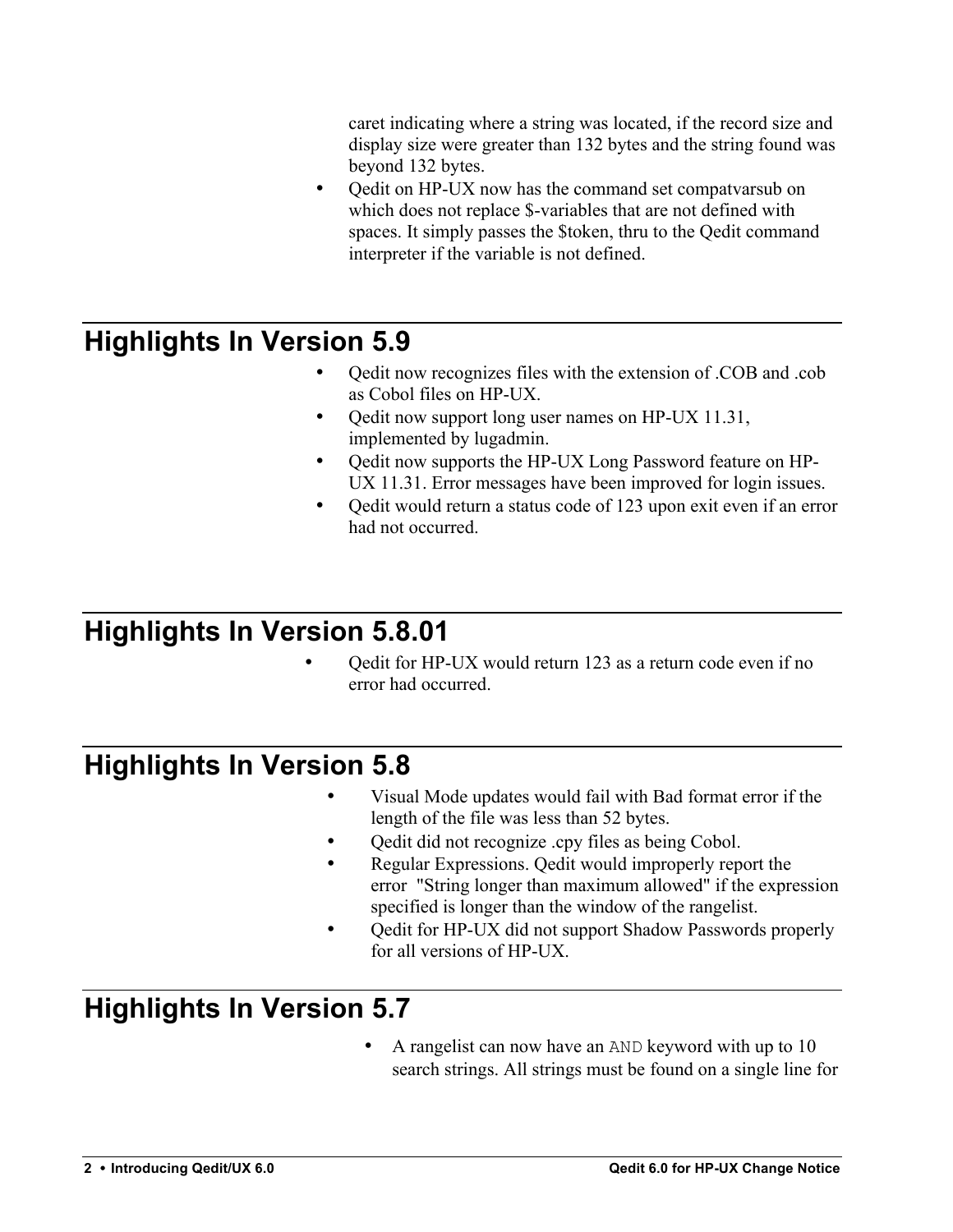the line to be selected. Each string can have its own search window.

• Escape sequences to set/reset terminal tab stops appear in output file when Qedit's output is redirected as in \$ qedit > qedit.out Qedit now resets the tab stops when running in interactive

mode only. Redirection is assumed to be batch mode.

The following enhancements have been implemented in the Qedit for Windows server.

> The server correctly returns error 90 when the modified record length is greater than the maximum allowed in the current workfile.

# **Compatibility**

Qedit/UX is compatible with most versions of HP-UX 10.20 and later.

IMPORTANT: As of HP-UX 11.0, HP has dropped support for blockmode terminals. For this reason, full-screen editing is available in Screen mode or by enabling the **Blockemulation** option on HP-UX 11.0 and later.

Qedit commands are added to the Redo stack before variable substitution occurs (**Set Varsub On**) i.e. with the variable name. So, if the variable value changes between the time the command is entered and the time it is retrieved from the stack, the results may be different. It's also important to note that commands related to Redo stack operations such as **Listredo**, **Do**, **Before** can not have trailing comments enclosed in curly braces anymore. The comments are not removed and likely cause a syntax error.

In the examples in this document, we have used HP-UX 10.20 conventions and assumed Qedit is installed in the /opt/robelle directory.

# **CPU Serial Number (uname)**

Qedit/UX runs only on CPUs whose serial numbers (the "uname" on HP-UX) have been encoded. If it fails to run and you see an "invalid HPSUSAN" error message, call Robelle for assistance.

# **Known Problems**

There are no known problems at the moment.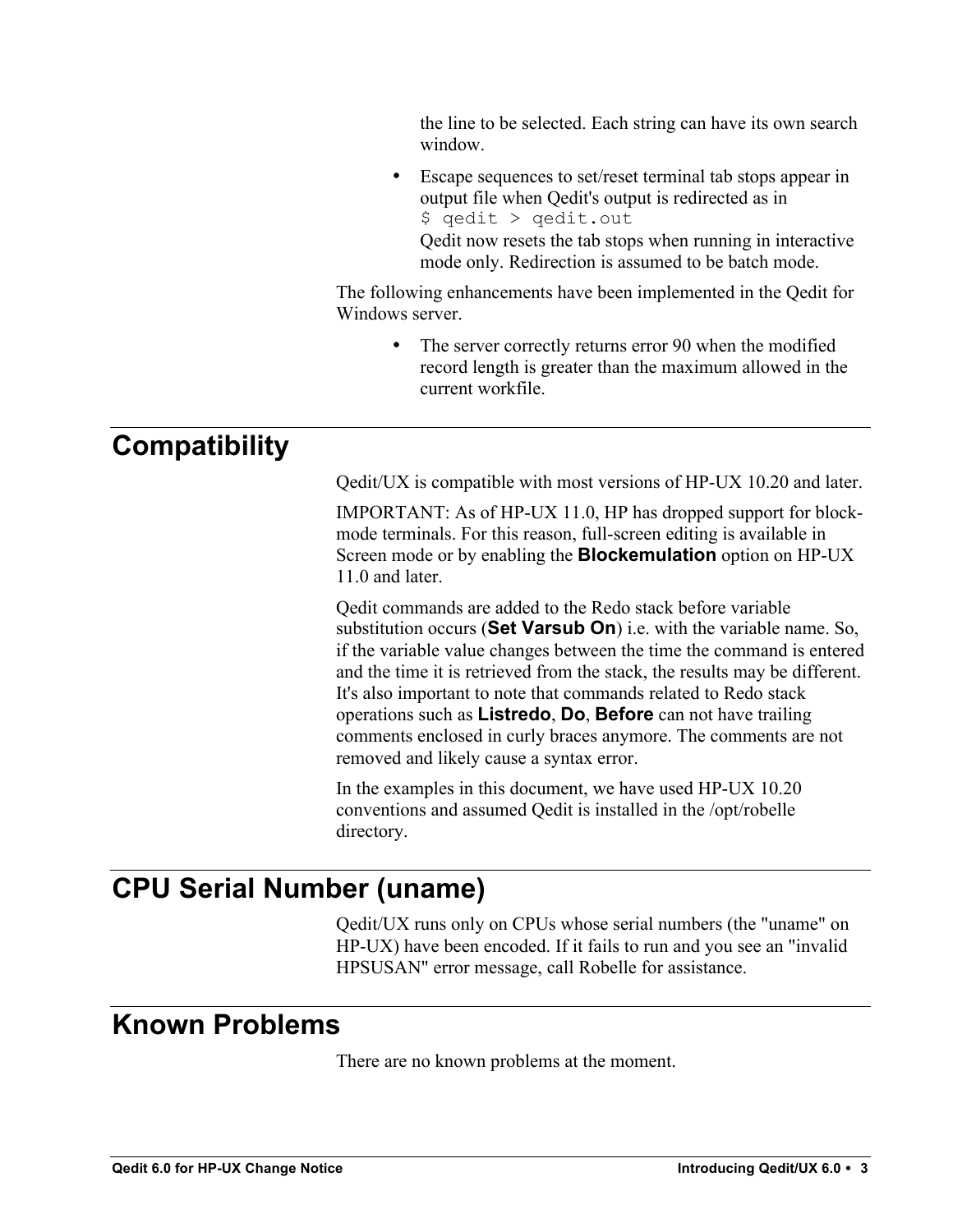# **Documentation**

Qedit comes with a User Manual and a Change Notice.

They are also available as PDF or HTML files. You can download the files from the Robelle web site.

### **User Manual**

The user manual contains the full description of all the Qedit commands, as well as usage tips. The manual is up-to-date with all the latest changes incorporated in Qedit. To see only the changes in the latest version, see the "What's New" section of the manual, or see the change notice.

### **Change Notice**

For a complete description of the latest changes made to Qedit, the installation instructions, and any compatibility issues, see the change notice that was included with the release.

### **Web Download**

You can download the files from the Robelle web site at http://www.robelle.com/library/manuals/.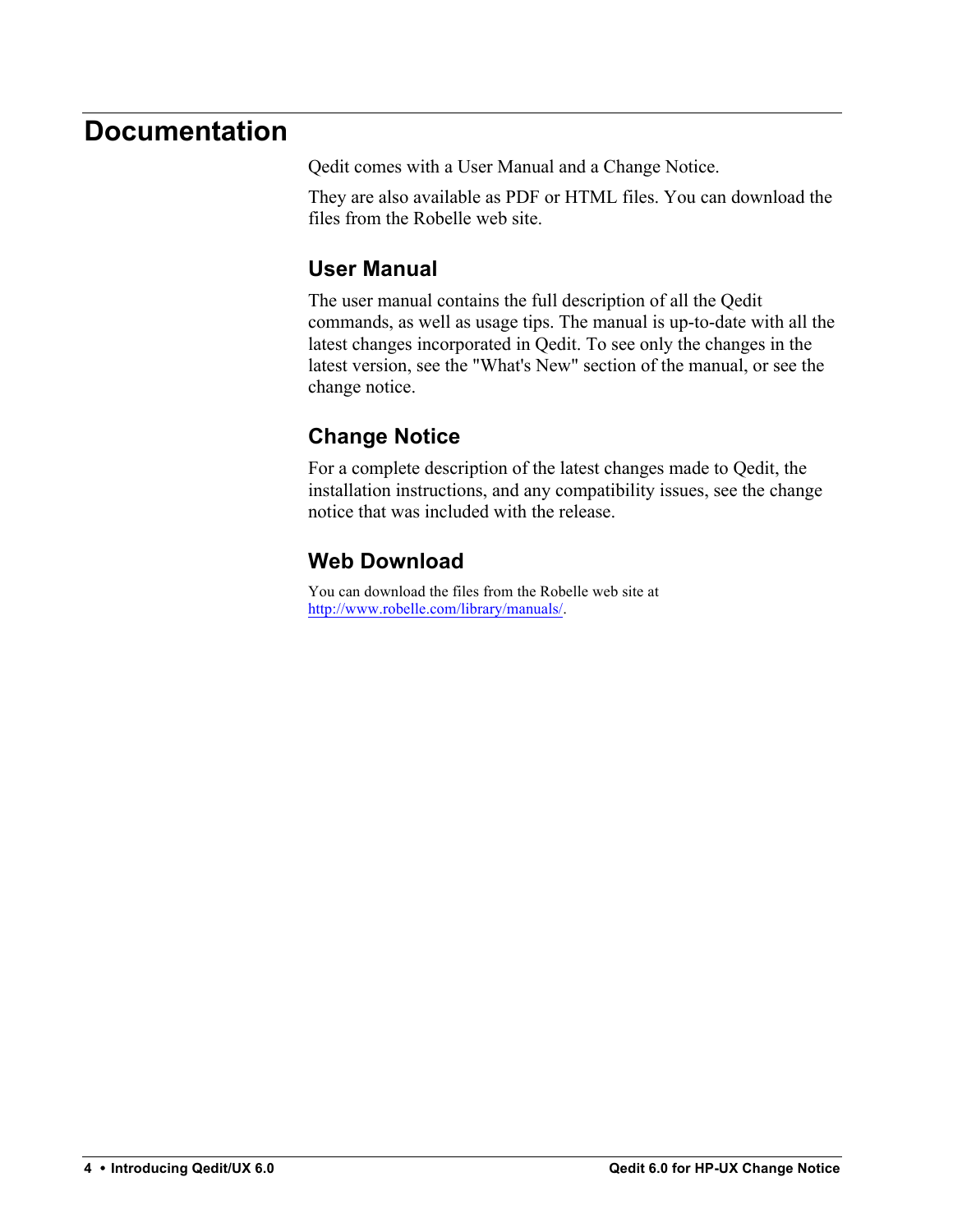# **Installation**

# **Introduction**

If you are a *new Qedit/UX user*, please follow the installation instructions in the *Qedit User Manual*. To install this upgrade of Qedit, follow these steps:

- 1. You must log on as root.
- 2. Create the correct directory structure.
- 3. Restore Qedit/UX and its associated files from the distribution tape.
- 4. Set up variables to let Qedit know where some of its supporting files are located.
- 5. Set up a link between /var/tmp and /usr/tmp if you are installing on HP-UX 10..*x*.
- 6. If you have the Qedit for Windows server, you need to start the daemon process. (optional)

The installation should take about half an hour, during which time no one can use Qedit.

# **Installation Assistance**

If you have any questions about the upgrade or run into any problems, please call us. Technical support is available on weekdays from 7 a.m. to 4 p.m., Pacific time.

# **Step 1: Log On as Root**

There are two ways you can log on as root:

1. Exit from HP-UX and log on with root as the user name.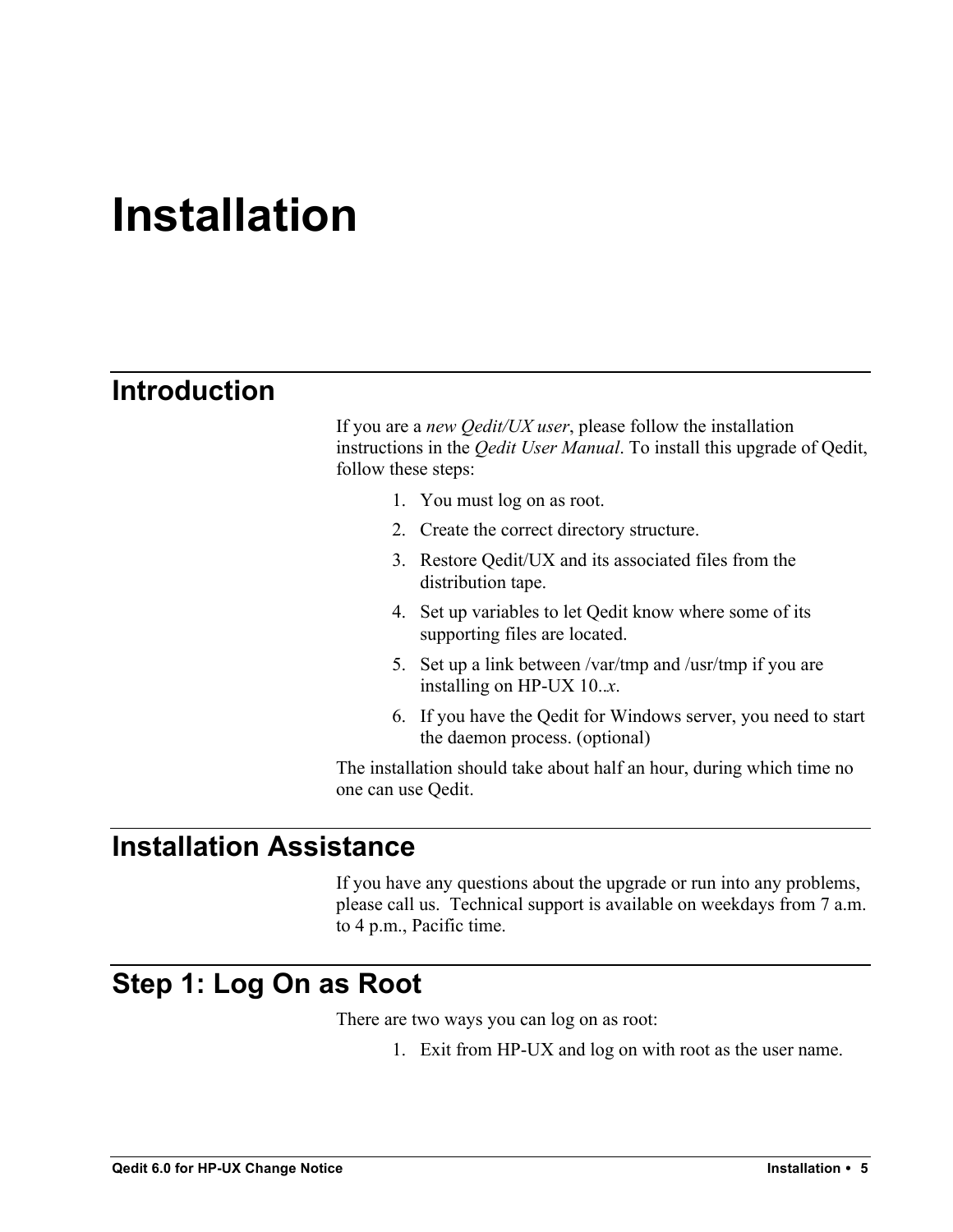2. If you are already logged on, you can execute this command: su -

In either case, you have to know and supply the user password for root.

# **Step 2: Create Robelle Directory**

Before restoring files, you must first create the directory in which Qedit will reside:

mkdir /opt/robelle

### **Step 3: Restore Files**

Use the following command to restore the Qedit/UX files from the distribution tape:

tar xv /opt/robelle

This command assumes your tape device is /dev/rmt/0m. If it is not, you need to specify your tape device using the "f" option in the tar command. For example, if your tape device is /dev/rmt/1m, you need to use the following command to restore the files:

tar xvf /dev/rmt/1m /opt/robelle

# **Step 4: Setting Up Variables**

You can set up numerous variables to make running any of the Robelle products easier.

The three variables that we recommend setting are ROBELLE, PATH and MANPATH.

- The ROBELLE variable tells the Robelle products where it's supporting files are located.
- The PATH variable, when set, allows the user to run Oedit by just typing "qedit" instead of the fully qualified program name.
- The MANPATH variable, when set, allows users to access the manpage (Help page) for Qedit.

You can invoke Qedit with the following command: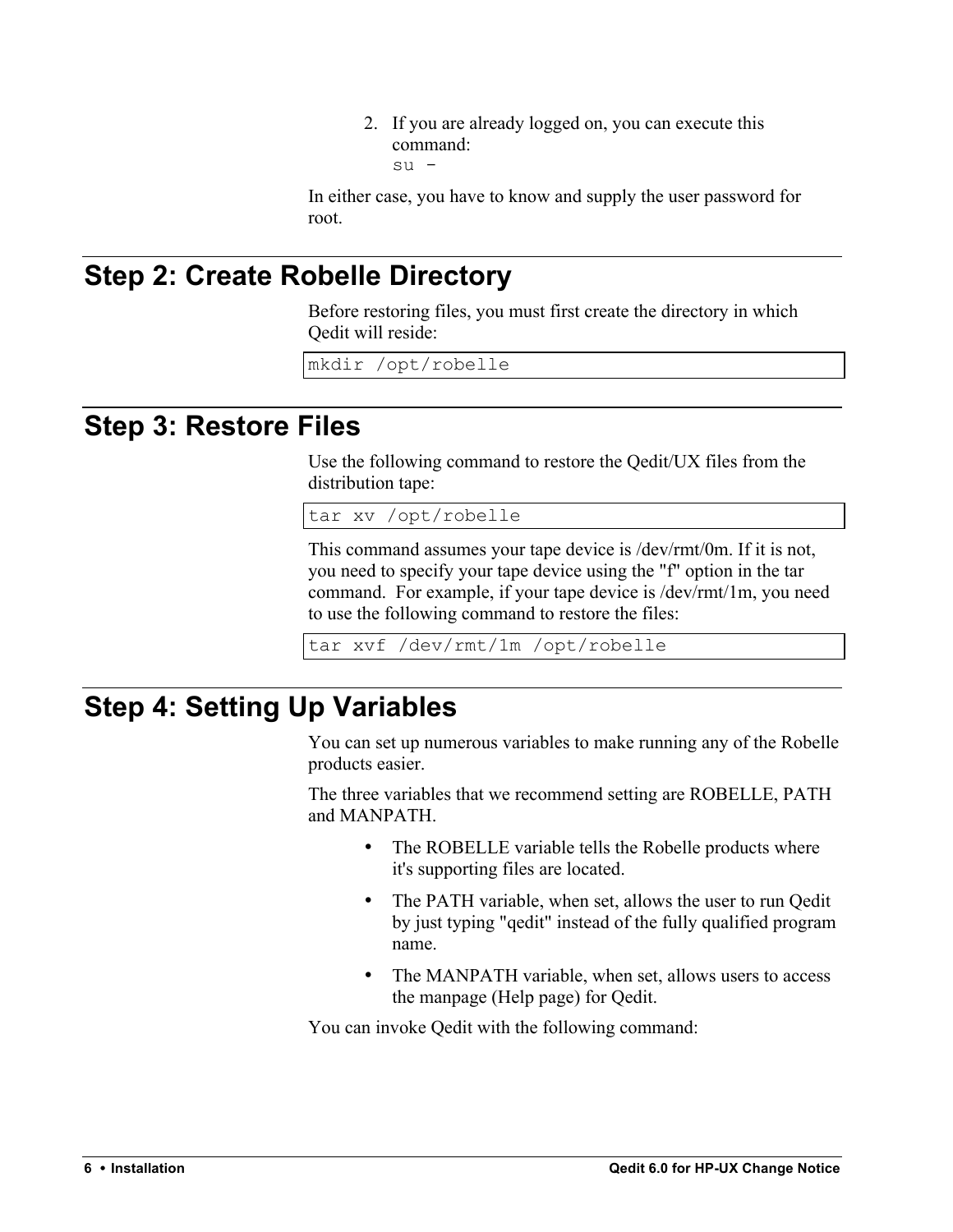#### /opt/robelle/bin/qedit

The easiest way to add variables accessible to all users is to set the variables in the global exec file for the shell you use.

For the Bourne and Korn Shells we recommend the following additions:

```
export ROBELLE=/opt/robelle
export PATH=$PATH: $ROBELLE/bin
export MANPATH=$MANPATH: $ROBELLE/man
```
Remember to delete any PATH or MANPATH settings in /etc/d.profile, so that new users do not override your changes. You also have to warn existing Bourne and Korn shell users to change their .profile file in their home directories.

For the C Shell we recommend that you add the following commands after any existing PATH or MANPATH statements in the /etc/csh.login file:

```
setenv ROBELLE /opt/robelle
set path=($path $ROBELLE/bin)
setenv MANPATH "$MANPATH": $ROBELLE/man
```
Remember to delete any PATH or MANPATH settings in both /etc/d.login and /etc/d.schrc, so that new users do not override your changes. You also have to warn existing C shell users to change their .login and .cshrc files in their home directories.

# **Step 5: Setting Up Links**

When you run Qedit, it creates and uses certain temporary files. On HP-UX 10.*x* systems, temporary files are generally created in the /var/tmp directory. To get Qedit to keep an undo log and redo stack, you must set up a link between /usr/tmp and /var/tmp. To check whether this has already been done, enter

```
ls -l /usr/tmp
```
If a link exists, you will see a line such as this:

```
lrwxrwxr-t 1 root sys 8 Aug 16 1996 
/usr/tmp -> /var/tmp
```
If the link is not set up, you can create it by entering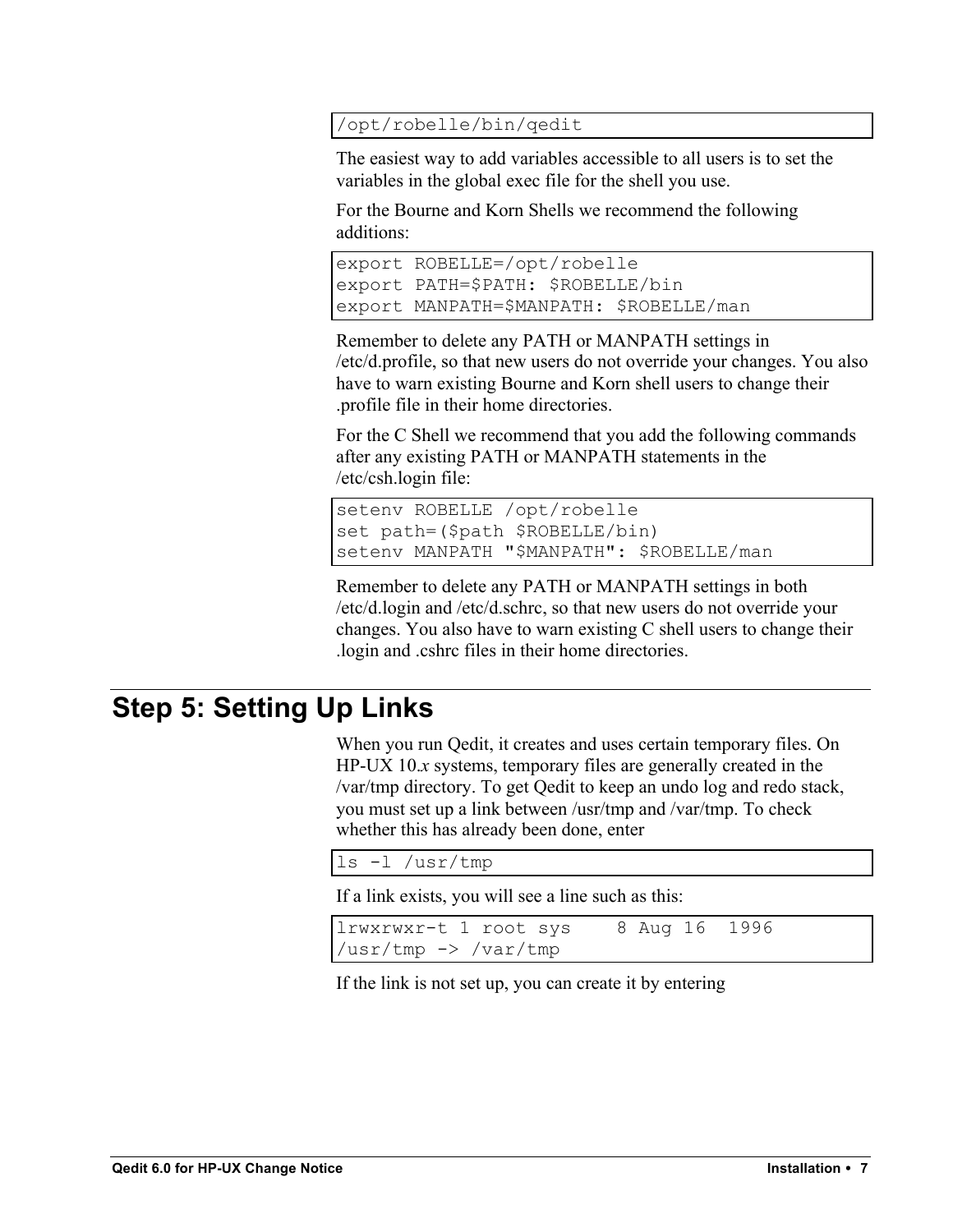ln -s /var/tmp /usr/tmp

# **Step 6: Start the Qedit for Windows Server (optional)**

If you have the Qedit for Windows server software, you must start the Qedit/UX daemon process before any Qedit clients can connect to your HP-UX machine. To allow users to connect to the Qedit/UX daemon process, you must log on as root and issue this command:

qedit -d

The Qedit server process requires three log files. By default, these files are located in the following directory:

/opt/robelle/log/qedit/

If you have moved Qedit to a different directory, you will have to perform the following steps:

- 1. Set the ROBELLE environment variable with the new directory name before you start the Qedit server process.
- 2. Make sure the new directory has exactly the same structure as the /opt/robelle directory.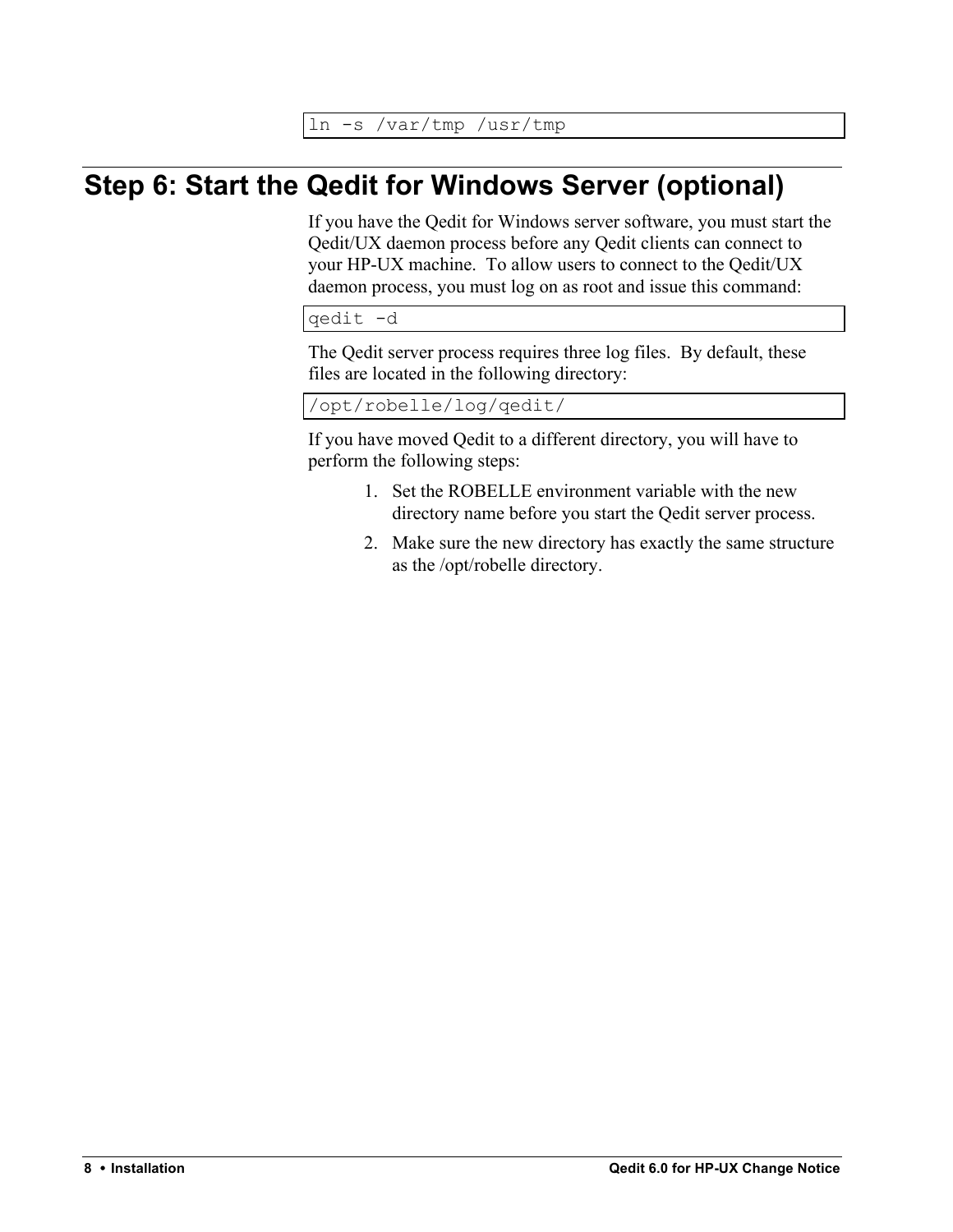# **Enhancements Since Version 5.6**

# **Introduction**

The following sections describe the new enhancements to Qedit/UX since the last major release. The number in brackets at the end of each section indicates the version in which the feature was first introduced.

- A rangelist can now have an **AND** keyword with up to 10 search strings. All strings must be found on a single line for the line to be selected. Each string can have its own search window. [5.6.10]
- Qedit on HP-UX now has the command set compatvarsub on which will allow a \$-variable to pass thru unmolested if their is no variable set.
- Qedit now recognizes files with the extension of .COB and .cob as Cobol files on HP-UX.
- Oedit now supports long usernames on HP-UX 11.31 implemented by lugadmin.
- Qedit now supports the HP-UX Long password feature on HP-UX 11.31, as well as improvements in the error messages when login errors occur.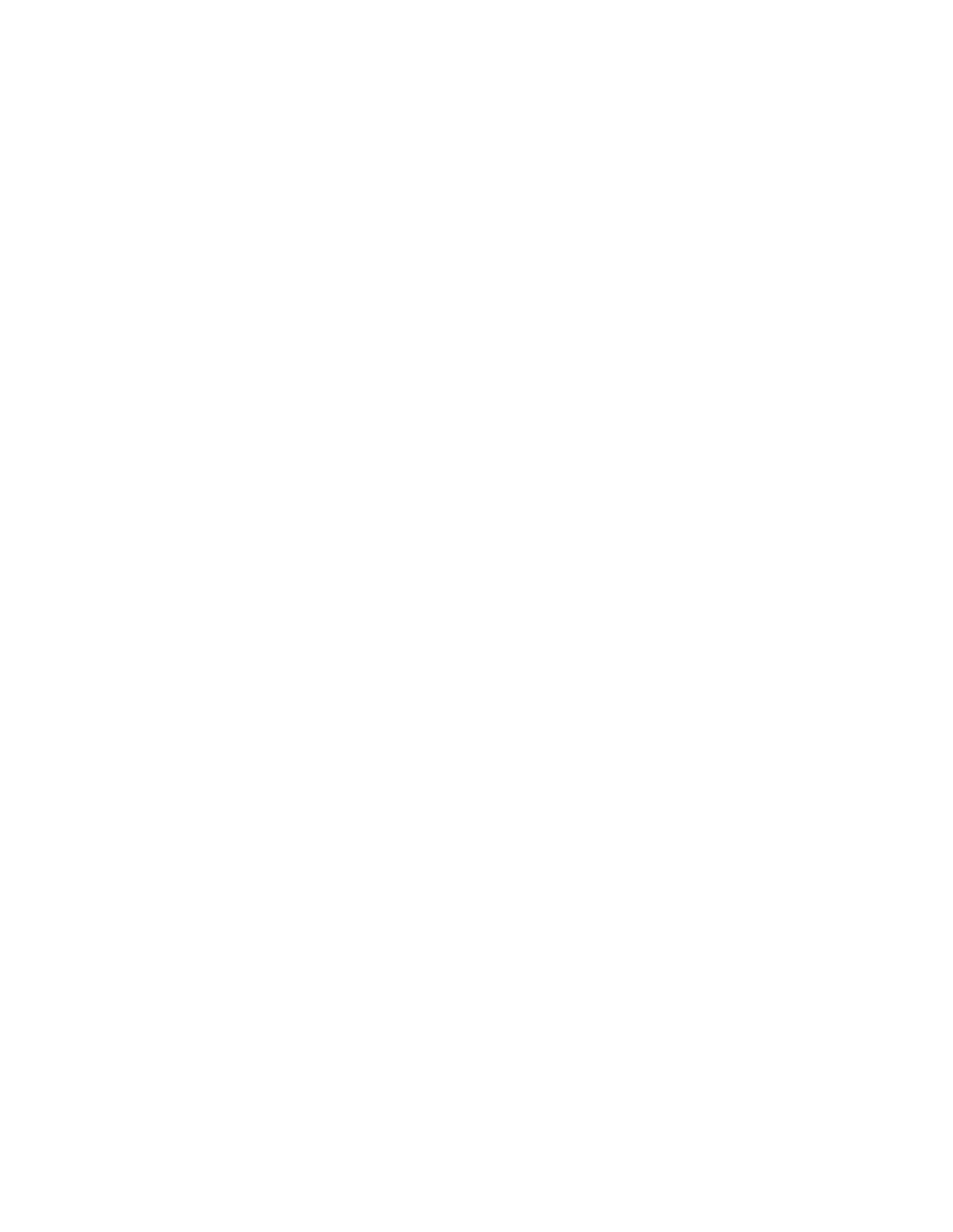# **Qedit for Windows**

# **Introduction**

Qedit for Windows lets you edit local MPE/iX and HP-UX files from a single MS Windows program. It consists of a Windows editing client and either an MPE/iX or HP-UX editing server that work together to edit your host files. To take advantage of Qedit for Windows, you need both the Qedit client and the Qedit server.

Qedit for Windows uses the popular TCP/IP protocol for communicating between the client and the server (this is the same protocol that you use to access the Web). Configuring the Qedit server software requires creating the correct TCP/IP environment for Qedit for Windows.

### **Server Process**

Qedit clients can connect to Qedit/UX only if the Qedit/UX daemon process is running (the Qedit/UX daemon process cannot be started from inetd). This process listens for connections on a registered port number (described below). To allow users to connect to the Qedit/UX daemon process, you must log on as root and issue this command:

qedit -d

The Qedit/UX daemon process should always be running, so it is a good idea to automatically start the daemon as part of the system startup process. On HP-UX 9.0, this is done by adding the following command to the file /etc/rc:

```
/opt/robelle/bin/qedit -d
```
#### **HP-UX 10.20/11.0**

On HP-UX 10.20 and up, you do not modify the startup shell script. Instead, you need to create a number of files. The HP-UX documentation states that the following characters cannot be used as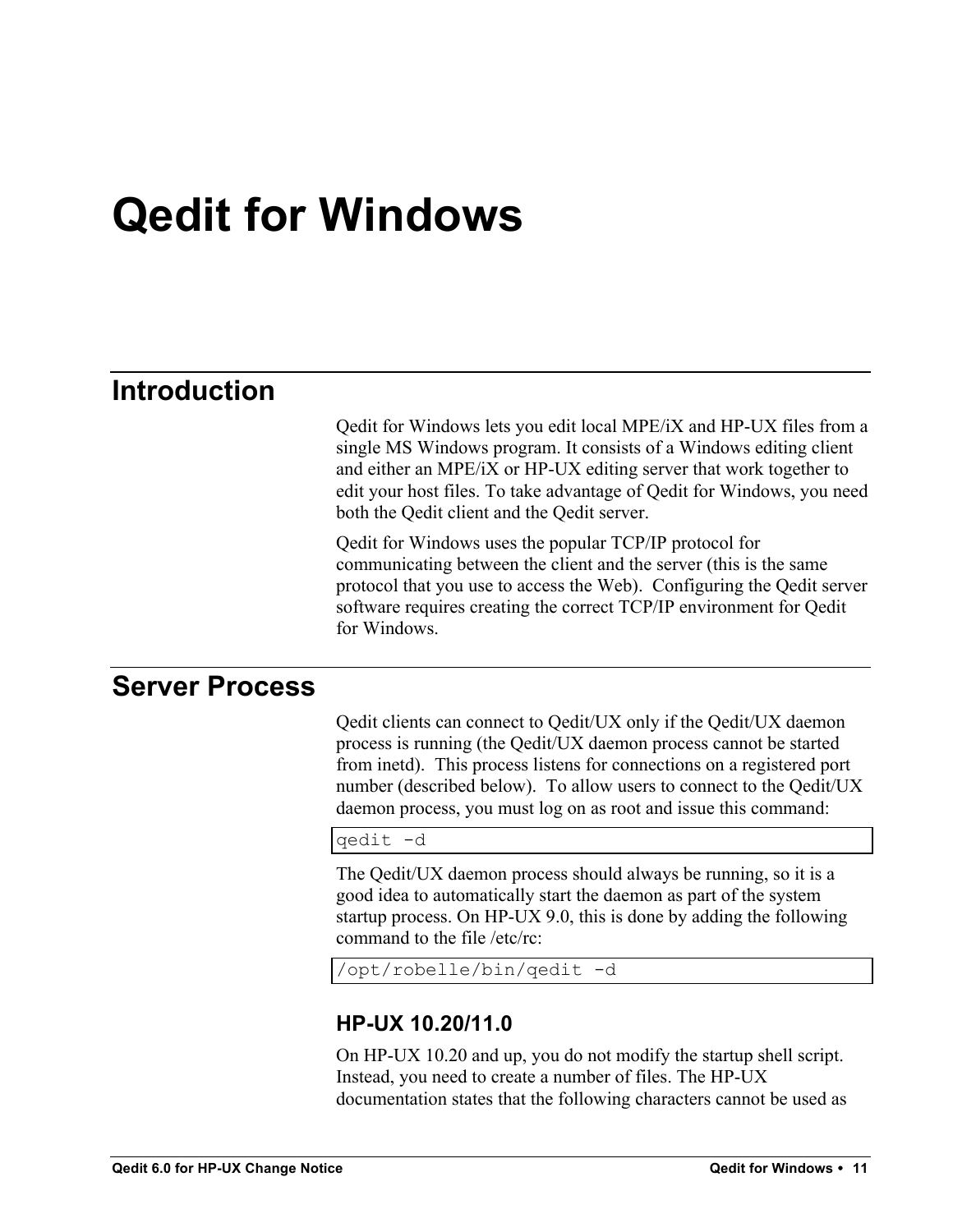part of the file names:  $[\cdot, \cdot]$ . Otherwise, you can choose any name for these files, as long as the names are consistent throughout the process. In our example, we use qedit\_server.

You first need to create a control file in /etc/rc.config.d. This file sets a control variable that will be checked by the startup script. If the control variable is set to 1, the server will start; if it is not equal to 1, the server will not start. We will use QEDIT\_SERVER as our variable name. The /etc/rc.config.d/qedit\_server control file will now contain the following:

```
****** File: /etc/rc.config.d/qedit server
******
# Qedit for Windows server configuration.
#
# QEDIT SERVER: Set to 1 to start
# Qedit for Windows server
QEDIT_SERVER=1
```
Next, you need a shell script that will actually start the server. You can copy a template of the shell script from /sbin/init.d/template.

```
cd /sbin/init.d
cp template qedit_server
```
Modify the file so that it contains the necessary commands to start the server. You have to change all occurrences of

CONTROL\_VARIABLE to the variable name you used in the control file (i.e., QEDIT\_SERVER).

You also need the execute command for the server program. Insert this command (underlined below) in the section after the 'start') string. The section looks like this: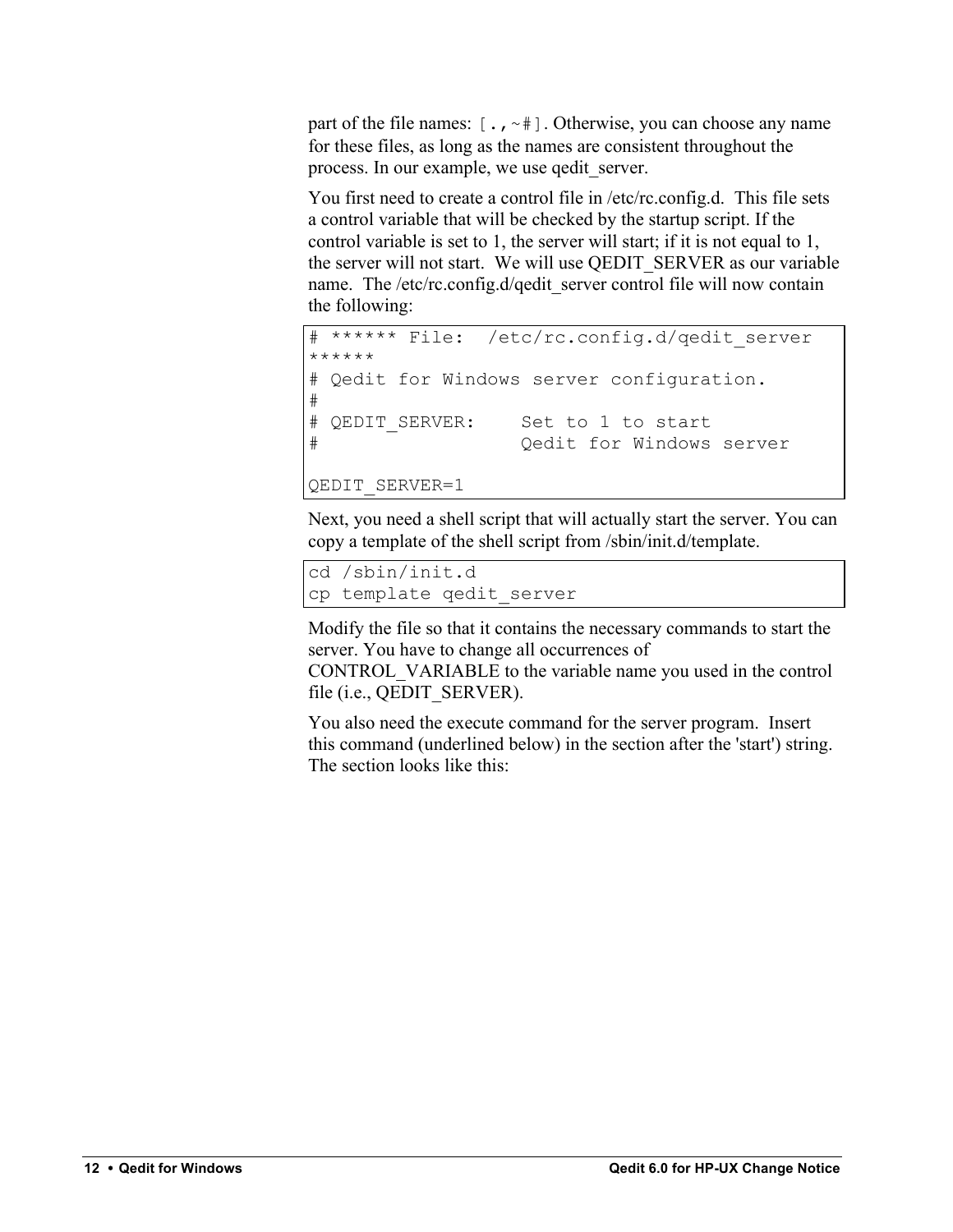```
'start')
       # source the system configuration 
variables
      if \lceil -f \rangle /etc/rc.config \lceil ; then
                 . /etc/rc.config
       else
           echo "ERROR: /etc/rc.config defaults 
file MISSING"
       fi
       # Check to see if this script is allowed 
to run...
      if [ "$QEDIT SERVER" != 1 ]; then
           rval=2
       else
       # Execute the commands to start your 
subsystem
           /opt/robelle/bin/qedit -d
       fi
       ;;
```
Finally, you need a symbolic link to specify when the script in /sbin/init.d will be executed at boot time. Typically, you would start the server as the last step at run level 3. Get a list of all the startup files in /sbin/rc3.d with

ls /sbin/rc3.d/S\*

Link names in this directory follow a set of conventions. The names start with the letter *S* or *K*. S links are startup scripts; K links are shutdown or "kill" scripts. The next three characters in the name represent an execution sequence number. This number must be 3 digits, and its value should be a number greater than the highest value on the ls listing. For example, if the last link is called S100nfs.server, you could use S111qedit server. Create the symbolic link with

```
ln -s /sbin/init.d/qedit_server 
/sbin/rc3.d/S111qedit_server
```
For the time being, you do not need a "kill" link.

### **Port Number**

By default, Qedit/UX listens on port number 7395. This port number has been registered with the Internet Naming Authority, so you should not have any conflicts with other HP-UX tools for the same port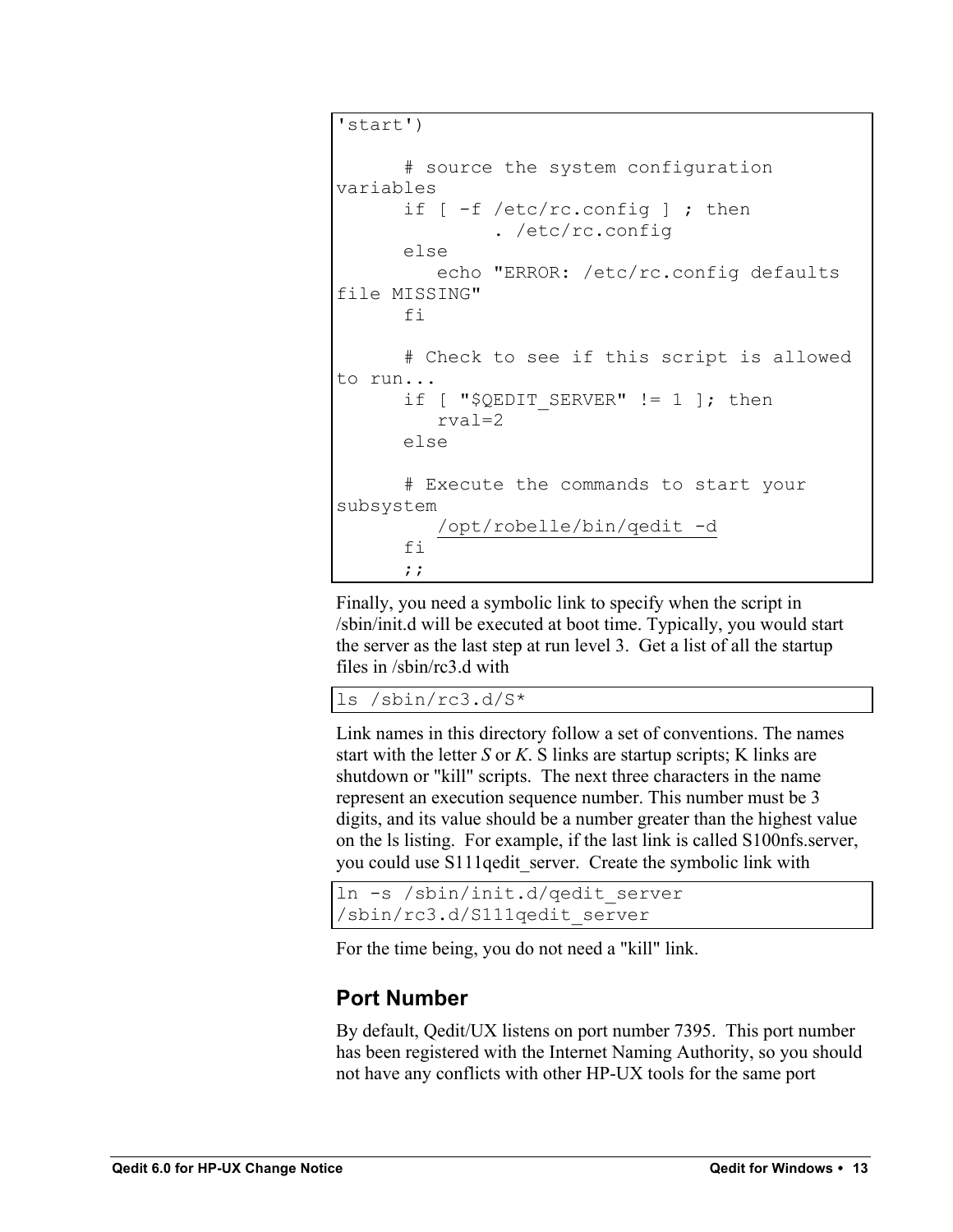number. If there is a conflict, you can start the Qedit server process with a different port number. For example,

qedit -d5678

tells Qedit to listen to port number 5678 instead of the default number (7395). If you change the port number on the Qedit/UX server, you must also change the port number on every Qedit client to the same value (5678 in this example). Client port numbers can be changed in the Server Settings dialog box of the Options menu.

If you want listings from netstat and other networking tools to identify the port number as "qwin" instead of just "7395," you have to change the /etc/services file so that it includes the Qedit port number.

| qwin | 7395/tcp | #Robelle Qedit for Windows |  |  |
|------|----------|----------------------------|--|--|
|      |          |                            |  |  |